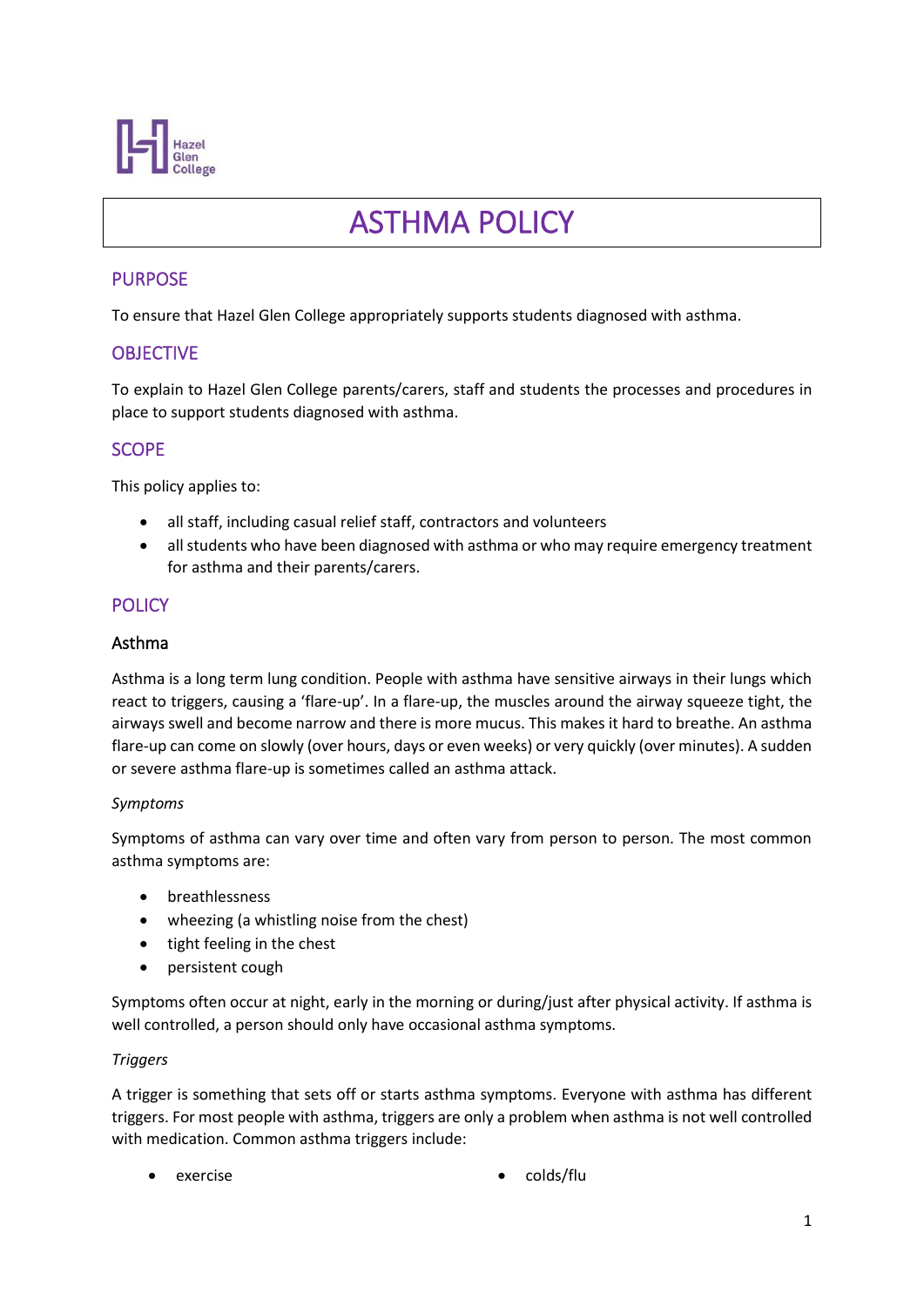- smoke (cigarette smoke, wood smoke from open fires, burn-offs or bushfires)
- house dust mites moulds
- 
- chemicals such as household cleaning products
- 
- laughter or emotions, such as stress
- weather changes such as thunderstorms and cold, dry air
- 
- pollens animals such as cats and dogs
	- deodorants (including perfumes, aftershaves, hair spray and aerosol deodorant sprays)
- food chemicals/additives certain medications (including aspirin and anti-inflammatories)

## Asthma management

If a student diagnosed with asthma enrols at Hazel Glen College:

- 1. Parents/carers must provide the school with an Asthma Action Plan which has been completed by the student's medical practitioner. The plan must outline:
	- the prescribed medication taken by the student and when it is to be administered, for example as a pre-medication to exercise or on a regular basis
	- emergency contact details
	- the contact details of the student's medical practitioner
	- the student's known triggers
	- the emergency procedures to be taken in the event of an asthma flare-up or attack.
- 2. Parents/carers should also provide a photo of the student to be included as part of the student's Asthma Action Plan.
- 3. Hazel Glen College will keep all Asthma Action Plans:
	- In the sick bay
	- On Compass
- 4. School staff may also work with parents/carers to develop a Student Health Support Plan which will include details on:
	- how the school will provide support for the student
	- identify specific strategies
	- allocate staff to assist the student
- 5. If a student diagnosed with asthma is going to attend a school camp or excursion, Hazel Glen College parents/carers are required to provide any updated medical information.
- 6. If a student's asthma condition or treatment requirements change, parent/carers must notify the school and provide an updated Asthma Action Plan.
- 7. School staff will work with parents/carers to review Asthma Action Plans (and Student Health Support Plans) once a year.

## Student asthma kit

All students diagnosed with asthma are required to have a student asthma kit at school which contains:

- their own prescribed reliever medication labelled with the student's name
- their spacer (if they use one)

Student asthma kits will be stored in classroom medical bags. School asthma kits are kept in emergency evacuation bags located in classrooms and the first aid room.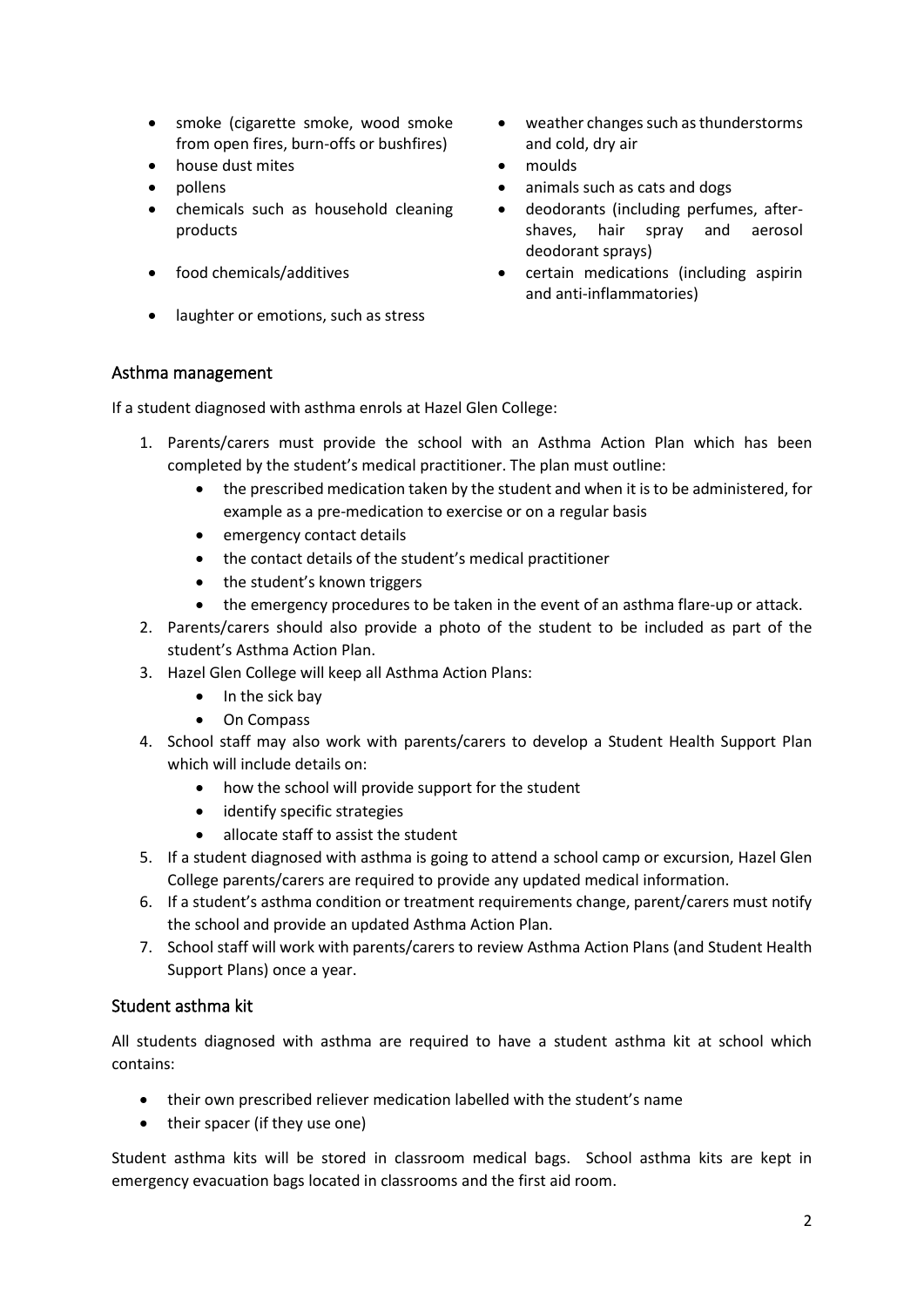Secondary students will be required to keep their asthma kits with them while at school.

## Asthma emergency response plan

If a student is:

- having an asthma attack
- difficulty breathing for an unknown cause, even if they are not known to have asthma

School staff will endeavour to follow the Asthma First Aid procedures outlined in the table below. School staff may contact Triple Zero "000" at any time.

| <b>Step</b> | <b>Action</b>                                                                                        |  |  |  |  |
|-------------|------------------------------------------------------------------------------------------------------|--|--|--|--|
| 1.          | Sit the person upright                                                                               |  |  |  |  |
|             | Be calm and reassuring                                                                               |  |  |  |  |
|             | Do not leave them alone<br>$\bullet$                                                                 |  |  |  |  |
|             | Seek assistance from another staff member or reliable student to locate the                          |  |  |  |  |
|             | student's reliever, the Asthma Emergency Kit and the student's Asthma Action<br>Plan (if available). |  |  |  |  |
|             | If the student's action plan is not immediately available, use the Asthma First<br>$\bullet$         |  |  |  |  |
|             | Aid as described in Steps 2 to 5.                                                                    |  |  |  |  |
| 2.          | Give 4 separate puffs of blue or blue/grey reliever puffer:                                          |  |  |  |  |
|             | Shake the puffer<br>$\bullet$                                                                        |  |  |  |  |
|             | Use a spacer if you have one<br>$\bullet$                                                            |  |  |  |  |
|             | Put 1 puff into the spacer<br>$\bullet$                                                              |  |  |  |  |
|             | Take 4 breaths from the spacer<br>$\bullet$                                                          |  |  |  |  |
|             | Remember - Shake, 1 puff, 4 breaths                                                                  |  |  |  |  |
| 3.          | Wait 4 minutes                                                                                       |  |  |  |  |
|             | If there is no improvement, give 4 more separate puffs of blue/grey reliever as                      |  |  |  |  |
|             | above                                                                                                |  |  |  |  |
|             | (or give 1 more dose of Bricanyl or Symbiocort inhaler)                                              |  |  |  |  |
| 4.          | If there is still no improvement call Triple Zero "000" and ask for an ambulance.                    |  |  |  |  |
|             | Tell the operator the student is having an asthma attack<br>$\bullet$                                |  |  |  |  |
|             | Keep giving 4 separate puffs every 4 minutes until emergency assistance arrives                      |  |  |  |  |
|             | (or 1 dose of Bricanyl or Symbicort every 4 minutes - up to 3 doses of Symbicort)                    |  |  |  |  |
| 5.          | If asthma is relieved after administering Asthma First Aid, stop the treatment and                   |  |  |  |  |
|             | observe the student. Notify the student's emergency contact person and record the                    |  |  |  |  |
|             | incident                                                                                             |  |  |  |  |

Staff will call Triple Zero "000" immediately if:

- the person is not breathing
- if the person's asthma suddenly becomes worse or is not improving
- if the person is having an asthma attack and a reliever is not available
- if they are not sure if it is asthma
- if the person is known to have anaphylaxis

## Training for staff

Hazel Glen College will arrange the following asthma management training for staff: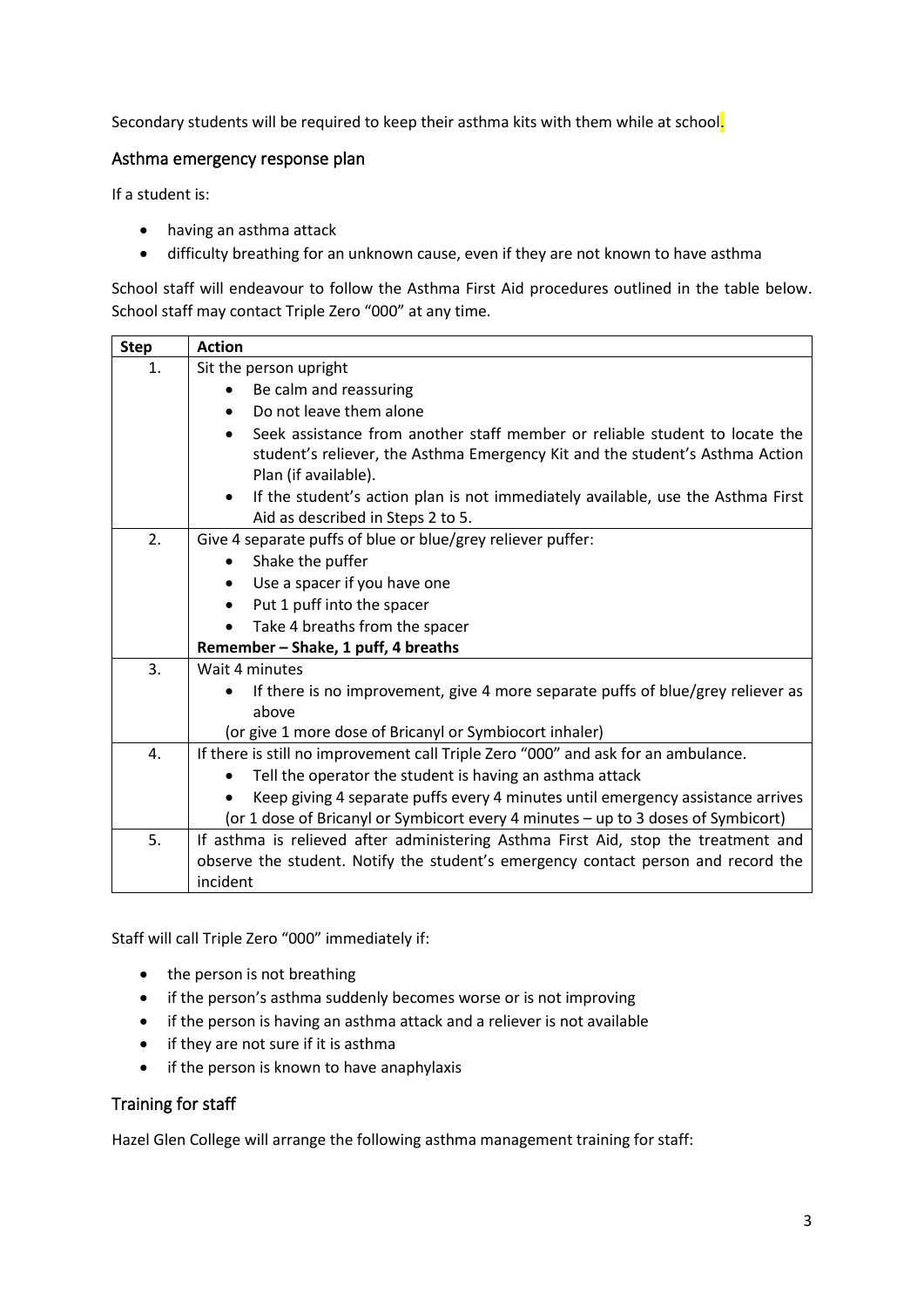| <b>Staff</b>                               | <b>Completed by</b>                                                                                                                                                                                                              | <b>Course</b>                                                                                                                 | Provider                                                      | Cost                          | <b>Valid for</b> |
|--------------------------------------------|----------------------------------------------------------------------------------------------------------------------------------------------------------------------------------------------------------------------------------|-------------------------------------------------------------------------------------------------------------------------------|---------------------------------------------------------------|-------------------------------|------------------|
| Group 1<br>General<br><b>Staff</b>         | School staff with a direct<br>teaching<br>role<br>with<br>affected<br>students<br>by<br>asthma or other school<br>directed by the<br>staff<br>Principal after conducting<br>a risk assessment.                                   | Asthma first aid<br>management for<br>education staff<br>(non-accredited)<br>One hour face-to-<br>face or online<br>training. | Asthma Australia                                              | Free to all<br>schools        | 3 years          |
| Group 2<br><b>Specific</b><br><b>Staff</b> | Staff working with high<br>risk children with a<br>history of severe asthma,<br>or with direct student<br>wellbeing responsibility,<br>(including nurses,<br>PE/sport teachers, first<br>aid and school staff<br>attending camp) | Course in Asthma<br>Awareness<br><i>10760NAT</i><br>(accredited)                                                              | Any RTO that has<br>this course in their<br>scope of practice | Paid by Hazel<br>Glen College | 3 years          |

Hazel Glen College will also conduct an annual briefing for staff on:

- the procedures outlined in this policy
- the causes, symptoms and treatment of asthma
- identities of the students diagnosed with asthma
- how to use a puffer and spacer
- the location of:
	- o the Asthma Emergency Kits
	- o asthma medication which has been provided by parents for student use.

Hazel Glen College will also provide this policy to casual relief staff and volunteers who will be working with students, and may also provide a briefing if the Principal decides it is necessary depending on the nature of the work being performed.

#### Asthma Emergency Kit

Hazel Glen College will provide and maintain at least two Asthma Emergency Kits. One kit will be kept on school premises at first aid rooms and multiple will be mobile kits for activities such as:

- yard duty
- camps and excursions.

Hazel Glen College has an additional kit for every 300 students. These kits are stored across the College with the Evacuation Bags.

The Asthma Emergency Kit will contain:

• at least 1 blue or blue/grey reliever medication such as Airomir, Admol or Ventolin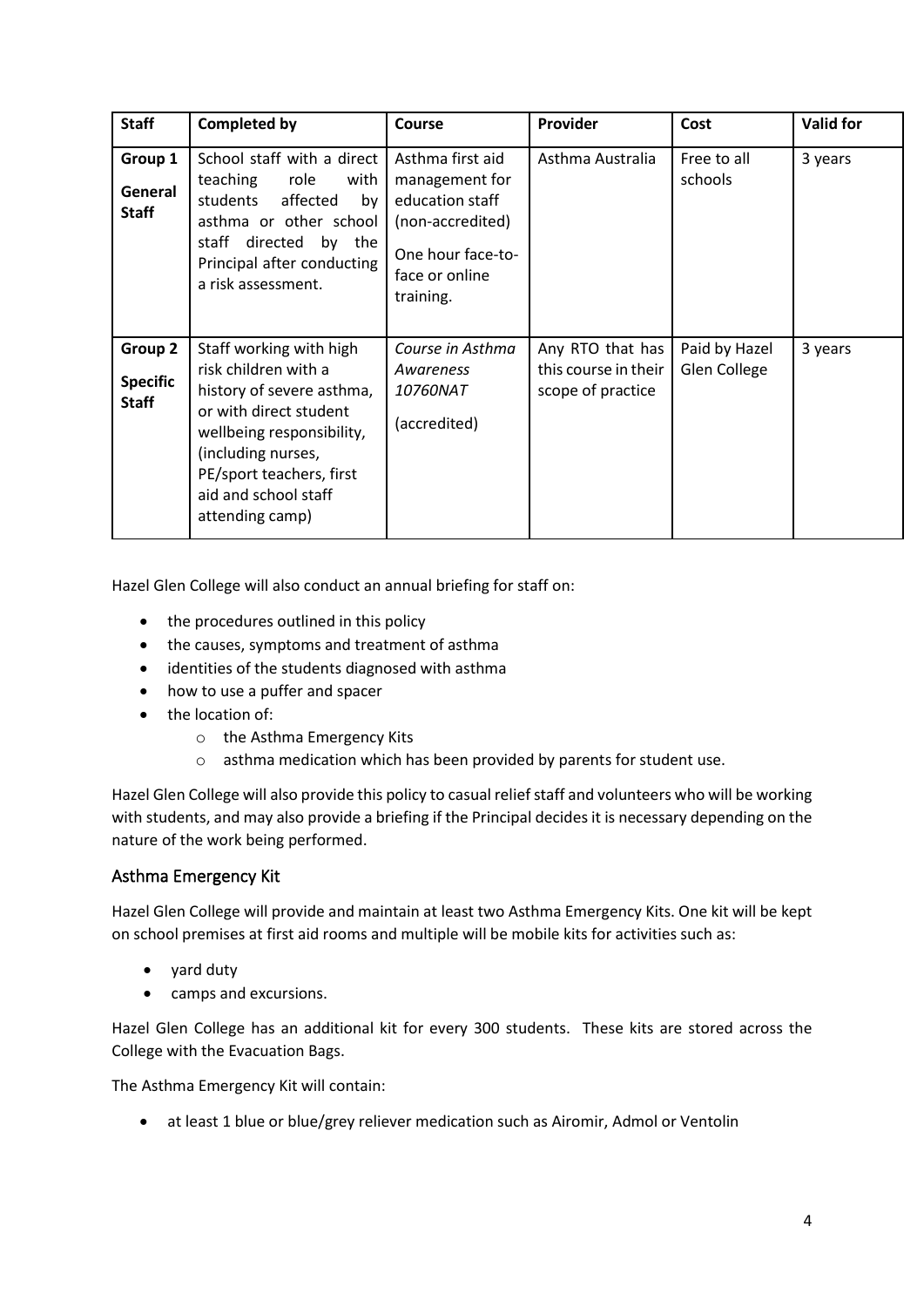- at least 2 spacer devices (for single person use only) to assist with effective inhalation of the blue or blue/grey reliever medication (Hazel Glen College will ensure spare spacers are available as replacements). Spacers will be stored in a dust proof container.
- clear written instructions on Asthma First Aid, including:
	- o how to use the medication and spacer devices
	- o steps to be taken in treating an asthma attack
- A record sheet/log for recording the details of an asthma first aid incident, such as the number of puffs administered.

Junior School and College First Aid Administrators will monitor and maintain the Asthma Emergency Kits. They will:

- ensure all contents are maintained and replaced where necessary
- regularly check the expiry date on the canisters of the blue or blue/grey reliever puffers and place them if they have expired or a low on doses
- replace spacers in the Kits after each use (spacers are single-person use only)
- dispose of any previously used spaces.

The blue or blue/grey reliever medication in the Asthma Emergency Kits may be used by more than one student as long as they are used with a spacer. If the devices come into contact with someone's mouth, they will not be used again and will be replaced.

After each use of a blue or blue/grey reliever (with a spacer):

- remove the metal canister from the puffer (do not wash the canister)
- wash the plastic casing
- rinse the mouthpiece through the top and bottom under running water for at least 30 seconds
- wash the mouthpiece cover
- air dry then reassemble
- test the puffer to make sure no water remains in it, then return to the Asthma Emergency Kit.

## Management of confidential medical information

Confidential medical information provided to Hazel Glen College to support a student diagnosed with asthma will be:

- recorded on the student's file
- shared with all relevant staff so that they are able to properly support students diagnosed with asthma and respond appropriately if necessary.

#### Communication plan

This policy will be available on Hazel Glen College's website so that parents and other members of the school community can easily access information about Hazel Glen College's asthma management procedures.

## Epidemic Thunderstorm Asthma

Hazel Glen College will be prepared to act on the warnings and advice from the Department of Education and Training when the risk of epidemic thunderstorm asthma is forecast as high.

## **COMMUNICATION**